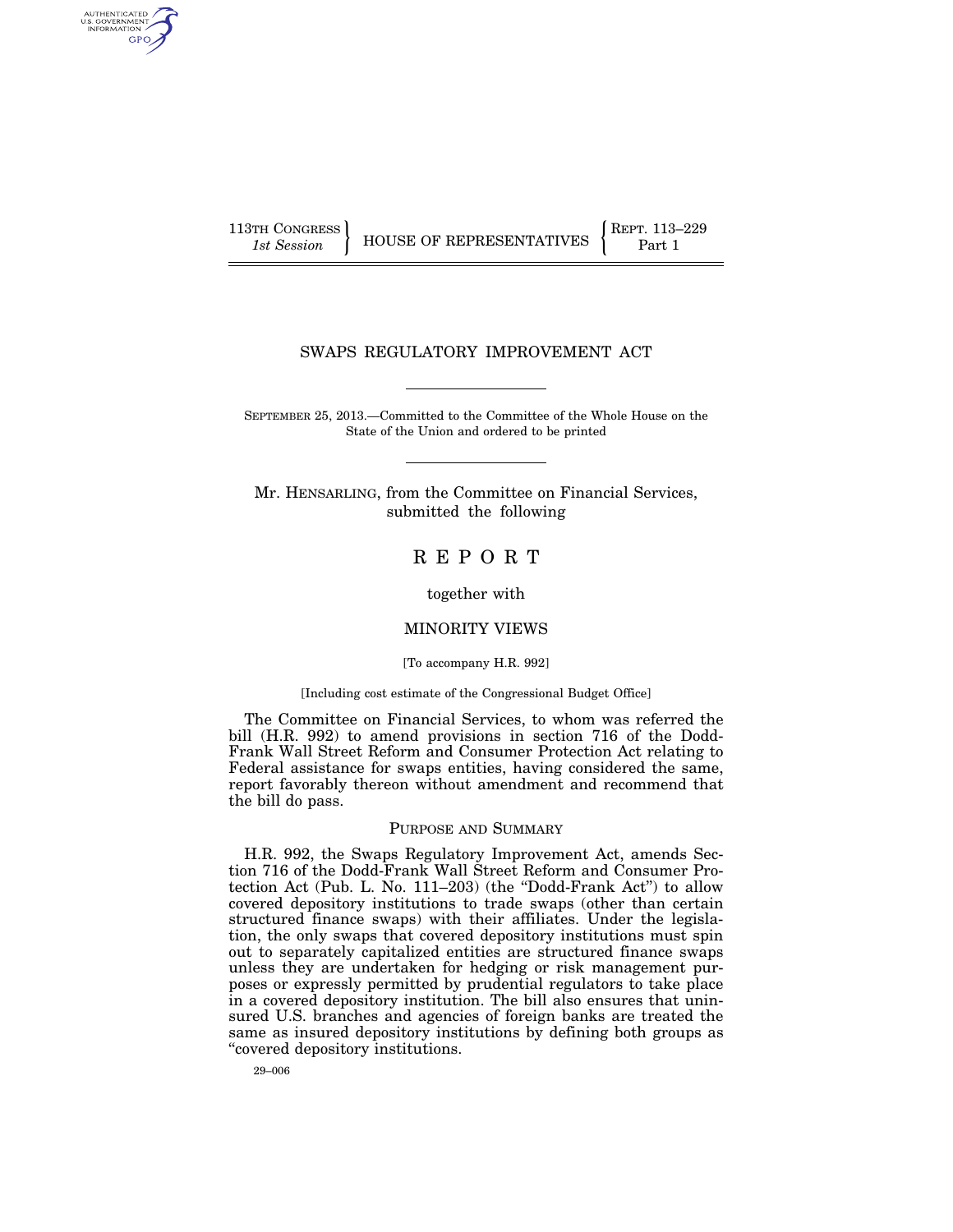These amendments to the Dodd-Frank Act mitigate the potential negative impacts of Section 716. If Section 716 is left unchanged, it could weaken the U.S. financial system and place U.S. financial institutions at a competitive disadvantage to their foreign counterparts.

#### BACKGROUND AND NEED FOR LEGISLATION

Numerous participants in a variety of markets and industries use derivatives on a daily basis to hedge risk. Most types of derivatives were not the cause of the financial crisis. Swaps based on currencies, interest rates, agricultural products and equities performed as expected. Despite the irrelevance of most swaps to the financial crisis, Section 716 of the Dodd-Frank Act required financial institutions to "push-out" or "spin-off" all of their swaps, with exemptions for interest rate swaps and swaps that reference currencies, bullion metals, loans or bank-eligible debt securities, into a separate company. This requirement is too broad and over-inclusive. Rep. Randy Hultgren's bill, H.R. 992, changes the law so that the spin-off requirement applies only to the most problematic and potentially risky swaps, such as those whose value derived from the poorly rated and underwritten mortgages that were at the heart of the financial crisis. This legislation ensures that the U.S. financial system is not weakened and that U.S. financial institutions are not placed at a competitive disadvantage against their foreign counterparts.

Financial reform should not increase customer costs. Manufacturers, farmers, and industrial companies—all of whom use swaps daily in benign and economically beneficial ways—did not cause the financial crisis. Yet the Dodd-Frank Act sweeps in thousands of companies that had nothing to do with the financial crisis and subjects them to increased costs and additional layers of regulation. As currently constructed, section 716 of the Dodd-Frank Act would limit the types of risk-reducing products a bank could provide to a customer to protect its business from market disruptions. If Congress does nothing to amend section 716, customers would lose and the banks would win. Bank customers would have to create expensive and new business and legal relationships with a new banking entity to conduct most of their risk-reducing activities, thereby diverting funds that could otherwise be used to create jobs, expand their businesses and help the economy.

Section 716 of Dodd-Frank has prompted objections from Federal Reserve Board Chairman Ben Bernanke, former FDIC Chairman Sheila Bair, and economists such as Mark Zandi who said ''section 716 would create significant complications and counter the efforts to resolve [large financial] firms in an orderly manner.''

Left unamended, section 716 could result in at least two negative consequences for the U.S. financial system and U.S. financial institutions. First, section 716 may make the U.S. financial system less stable by forcing swap trading into the unregulated shadow banking system. As Chairman Bernanke has pointed out, section 716 "would make the U.S. financial system less resilient and more susceptible to systemic risk'' because ''forcing [commercial and hedging activities] out of insured depository institutions would weaken both financial stability and strong prudential regulation.'' Second, section 716 may place U.S. financial institutions at a significant com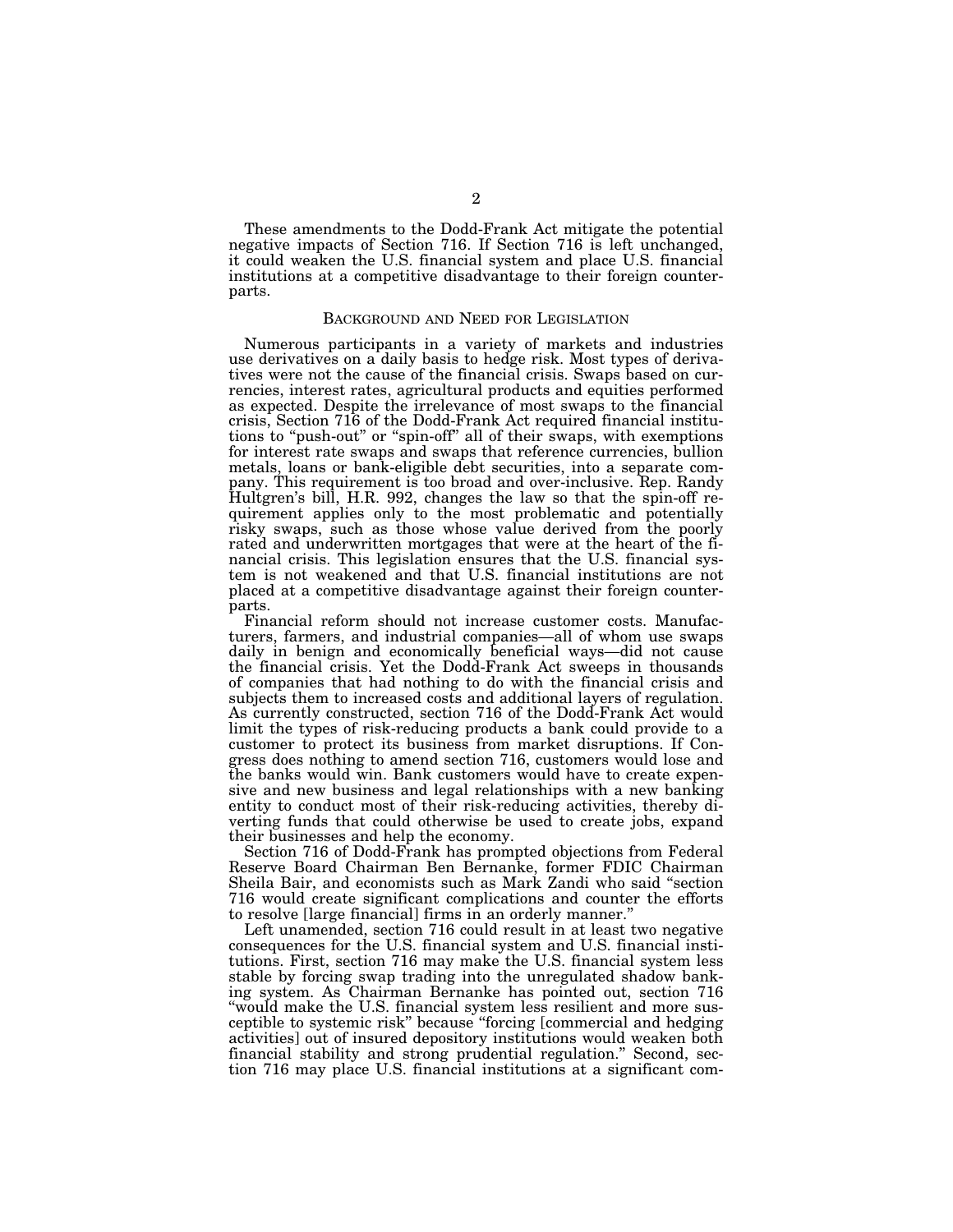petitive disadvantage against their foreign counterparts because foreign jurisdictions do not plan to adopt a provision similar to section 716 in their ongoing efforts to reform the global derivatives marketplace.

In light of the potential negative consequences, former Federal Reserve Board Chairman Paul Volcker and Chairman Bair both expressed reservations about section 716 during the Dodd-Frank House-Senate Conference Committee's deliberations. Mr. Volcker stated that the ''provision of derivatives by commercial banks to their customers in the usual course of a banking relationship should not be prohibited.'' Chairman Bair stated that'' by concentrating the activity in an affiliate of the insured bank, we could end up with less and lower quality capital, less information and oversight for the FDIC, and potentially less support for the insured bank in a time of crisis,'' and that ''one unintended outcome of this provision would be weakened, not strengthened, protection of the insured bank and the Deposit Insurance Fund.''

#### **HEARINGS**

The Committee on Financial Services' Subcommittee on Capital Markets and Government Sponsored Enterprises held a hearing on H.R. 992 on April 11, 2013.

#### COMMITTEE CONSIDERATION

The Committee on Financial Services met in open session on May 7, 2013, and ordered H.R. 992 to be reported favorably to the House by a recorded vote of 53 yeas to 6 nays (Record vote no. FC– 14), a quorum being present.

#### COMMITTEE VOTES

Clause 3(b) of rule XIII of the Rules of the House of Representatives requires the Committee to list the record votes on the motion to report legislation and amendments thereto.

1. A motion by Chairman Hensarling to report the bill (H.R. 992) to the House with a favorable recommendation was agreed to by a record vote of 53 yeas and 6 nays (Record vote no. FC–14).

| Representative          | Yea | Nay | Present | Representative       | Yea | Nay | Present |
|-------------------------|-----|-----|---------|----------------------|-----|-----|---------|
|                         | χ   |     |         | Ms. Waters           |     | X   |         |
| Mr. Gary G. Miller (CA) | χ   |     | .       |                      |     |     |         |
| Mr. Bachus              |     |     | .       |                      |     |     | .       |
| Mr. King (NY)           | χ   |     | .       |                      | χ   |     |         |
| Mr. Royce               | χ   | .   |         | Mr. Sherman          | х   |     |         |
| Mr. Lucas               | χ   |     |         | Mr. Meeks            | χ   |     | .       |
| Mrs. Capito             |     | .   |         | Mr. Capuano          | .   | X   |         |
| Mr. Garrett             |     |     | .       | Mr. Hinojosa         | X   |     |         |
| Mr. Neugebauer          |     |     | .       | Mr. Clay             | X   |     |         |
| Mr. McHenry             | χ   | .   | .       | Mrs. McCarthy (NY)   | Х   |     | .       |
| Mr. Campbell            | χ   |     |         |                      |     | X   |         |
| Mrs. Bachmann           | χ   | .   |         | Mr. David Scott (GA) | X   |     |         |
| Mr. McCarthy (CA)       | χ   |     | .       |                      |     | X   |         |
| Mr. Pearce              |     |     |         | Mr. Cleaver          | X   |     |         |
| Mr. Posey               | X   |     | .       | Ms. Moore            | χ   |     |         |
| Mr. Fitzpatrick         | X   | .   | .       | Mr. Ellison          |     | χ   |         |
| Mr. Westmoreland        |     | .   |         | Mr. Perlmutter       | x   |     |         |
| Mr. Luetkemeyer         | X   |     |         | Mr. Himes            | χ   |     |         |
|                         |     |     |         |                      |     |     |         |

RECORD VOTE NO. FC–14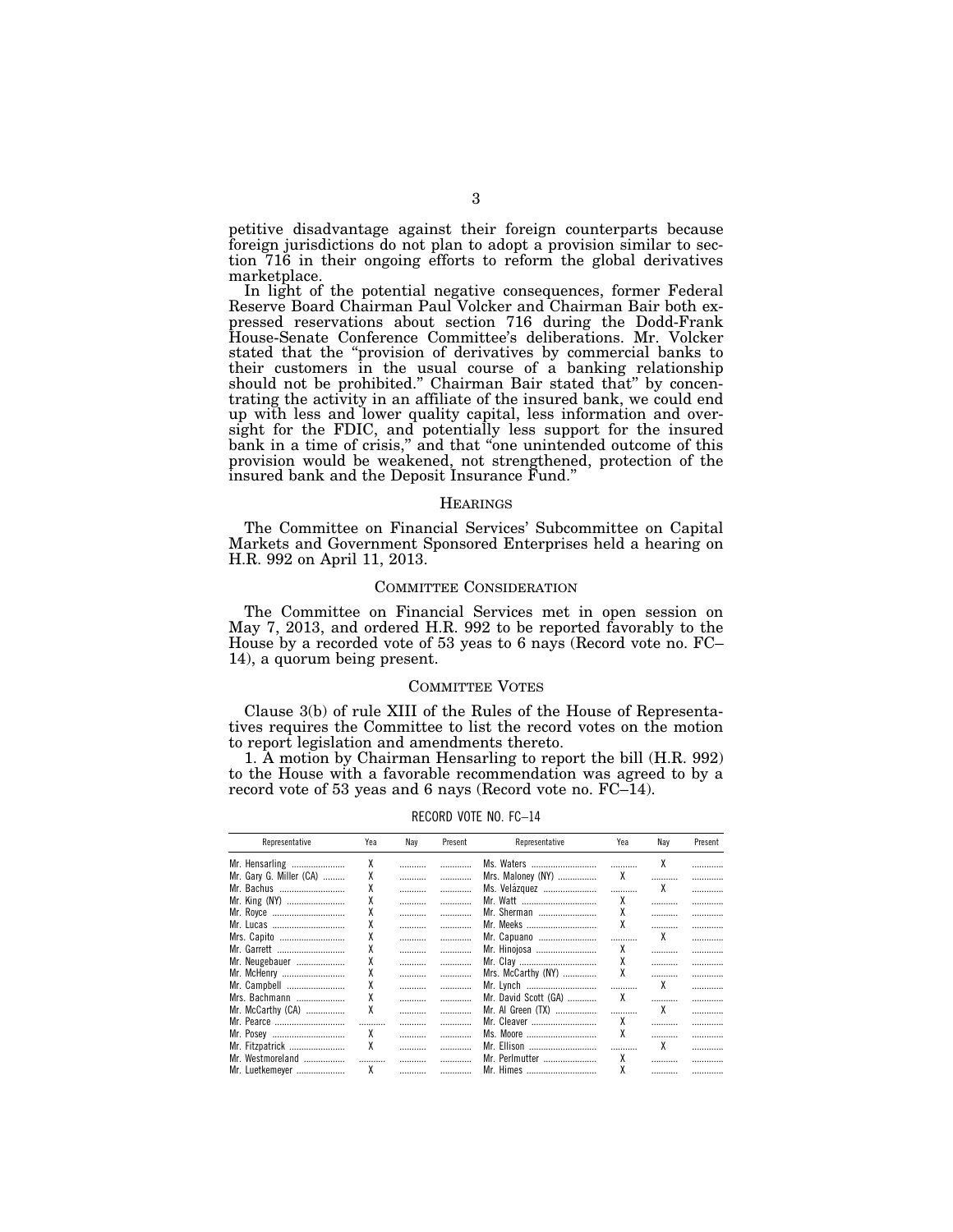RECORD VOTE NO. FC–14—Continued

| Representative    | Yea | Nay | Present | Representative  | Yea | Nay | Present |
|-------------------|-----|-----|---------|-----------------|-----|-----|---------|
| Mr. Huizenga (MI) | χ   |     |         | Mr. Peters (MI) | χ   |     |         |
| Mr. Duffy         | χ   |     |         | Mr. Carney      | χ   |     |         |
| Mr. Hurt          | χ   |     |         | Ms. Sewell (AL) | χ   |     |         |
| Mr. Grimm         | χ   |     |         | Mr. Foster      | χ   |     |         |
| Mr. Stivers       | χ   |     | .       | Mr. Kildee      | χ   |     |         |
|                   | χ   |     |         | Mr. Murphy (FL) | Х   |     |         |
| Mr. Stutzman      | χ   |     |         | Mr. Delaney     | χ   |     |         |
| Mr. Mulvaney      | χ   |     |         | Ms. Sinema      | χ   |     |         |
| Mr. Hultgren      | χ   |     | .       | Mrs. Beatty     | χ   |     |         |
|                   | χ   |     |         | Mr. Heck (WA)   | χ   |     |         |
| Mr. Pittenger     | χ   |     |         |                 |     |     |         |
| Mrs. Wagner       | χ   |     |         |                 |     |     |         |
|                   |     |     |         |                 |     |     |         |
| Mr. Cotton        | χ   |     |         |                 |     |     |         |
| Mr. Rothfus<br>   | λ   |     |         |                 |     |     |         |

#### COMMITTEE OVERSIGHT FINDINGS

Pursuant to clause  $3(c)(1)$  of rule XIII of the Rules of the House of Representatives, the Committee has held hearings and made findings that are reflected in this report.

#### PERFORMANCE GOALS AND OBJECTIVES

Pursuant to clause  $3(c)(4)$  of rule XIII of the Rules of the House of Representatives, the Committee states that H.R. 992 will change the types of swaps that financial institutions are required to spin off to separately capitalized entities.

#### NEW BUDGET AUTHORITY, ENTITLEMENT AUTHORITY, AND TAX **EXPENDITURES**

In compliance with clause  $3(c)(2)$  of rule XIII of the Rules of the House of Representatives, the Committee adopts as its own the estimate of new budget authority, entitlement authority, or tax expenditures or revenues contained in the cost estimate prepared by the Director of the Congressional Budget Office pursuant to section 402 of the Congressional Budget Act of 1974.

#### COMMITTEE COST ESTIMATE

The Committee adopts as its own the cost estimate prepared by the Director of the Congressional Budget Office pursuant to section 402 of the Congressional Budget Act of 1974.

#### CONGRESSIONAL BUDGET OFFICE ESTIMATES

Pursuant to clause  $3(c)(3)$  of rule XIII of the Rules of the House of Representatives, the following is the cost estimate provided by the Congressional Budget Office pursuant to section 402 of the Congressional Budget Act of 1974: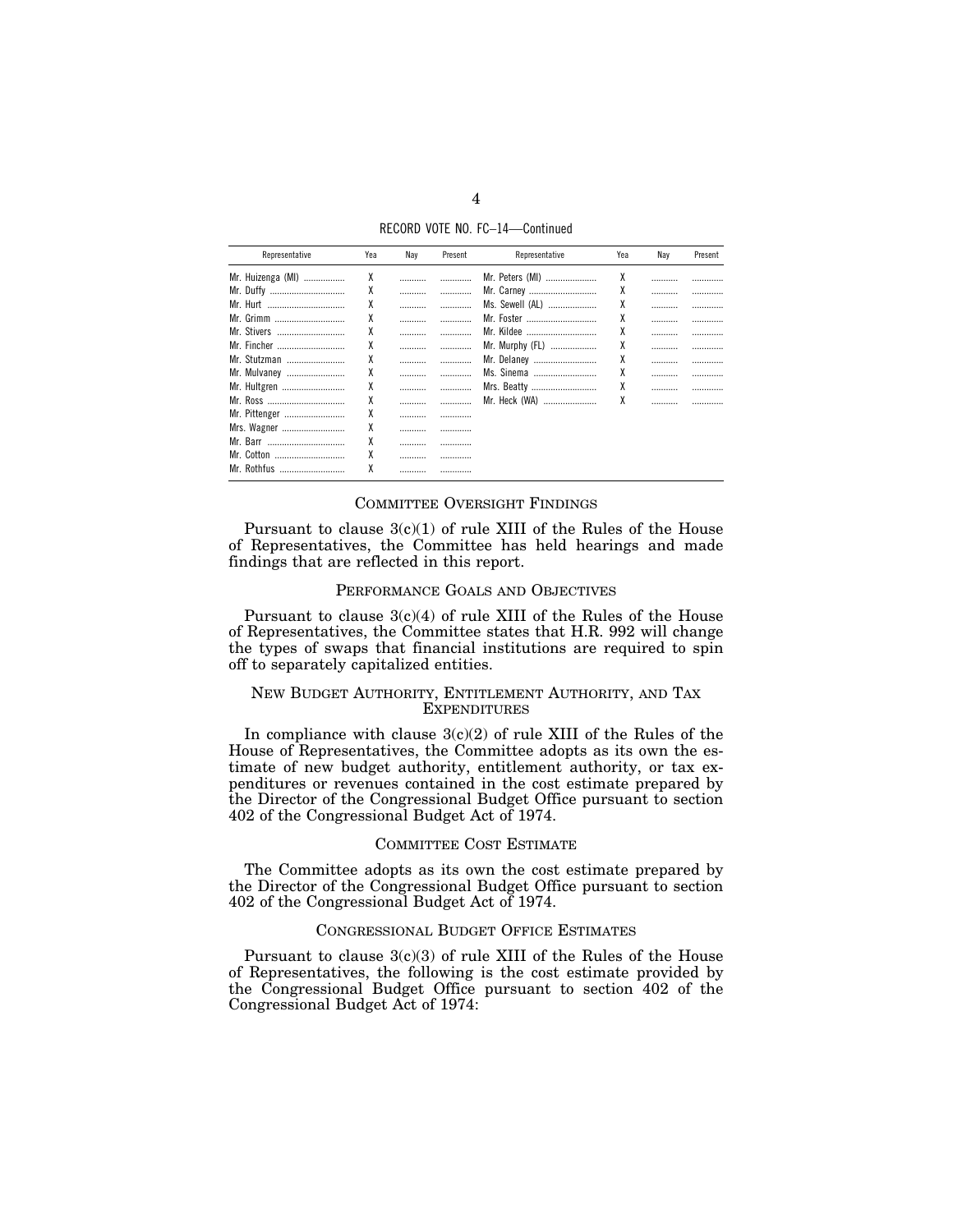# U.S. CONGRESS, CONGRESSIONAL BUDGET OFFICE, *Washington, DC, May 20, 2013.*

Hon. JEB HENSARLING,

*Chairman, Committee on Financial Services, House of Representatives, Washington, DC.* 

DEAR MR. CHAIRMAN: The Congressional Budget Office has prepared the enclosed cost estimate for H.R. 992, the Swaps Regulatory Improvement Act.

If you wish further details on this estimate, we will be pleased to provide them. The CBO staff contacts are Daniel Hoople and Barbara Edwards.

Sincerely,

#### DOUGLAS W. ELMENDORF.

#### Enclosure.

#### *H.R. 992—Swaps Regulatory Improvement Act*

H.R. 992 would allow certain financial firms to retain financial portfolios containing swaps while remaining eligible for assistance from the Federal Reserve and Federal Deposit Insurance Corporation (FDIC). A swap is a contract between two parties to exchange payments based on the price of an underlying asset or change in interest, exchange, or other reference rate. Swaps can be used to hedge or mitigate certain risks associated with a firm's traditional activities, such as interest rate risk, or to speculate based on expected changes in prices and rates.

Enacting this legislation could affect direct spending and revenues; therefore, pay-as-you-go procedures apply. However, CBO estimates that any impact on the net cash flows of the Federal Reserve or the FDIC over the next 10 years would not be significant.

Under current law, federal assistance is not available to any swaps dealer or major swaps participant registered with the Securities and Exchange Commission or the Commodity Futures Trading Commission. Federal assistance includes access to any Federal Reserve credit facility and discount window (with some exceptions) and FDIC deposit insurance and guarantees. This prohibition does not apply to a major swaps participant that is an insured depository institution (DI) or an IDI acting as a swaps dealer for hedging purposes or for swaps involving bank-permissible securities. (Such swaps include those that reference interest rates, currencies, government securities, and precious metals. Examples of non-permissible swaps include equity swaps, commodity and agriculture swaps, energy swaps, and metal swaps excluding gold and silver.) Under current law, IDIs that do not meet these exceptions must "push out" their swaps portfolio to a separately capitalized affiliate if the firm is part of a financial holding company, or cease these activities altogether.

Similar to the exemption currently granted to IDIs, H.R. 992 would allow uninsured U.S. branches or agencies of a foreign bank to engage in certain permissible swaps activities and to push out others to an affiliate without jeopardizing access to federal assistance. In addition, the legislation would expand permissible swaps activities by excluding only swaps based on asset-backed securities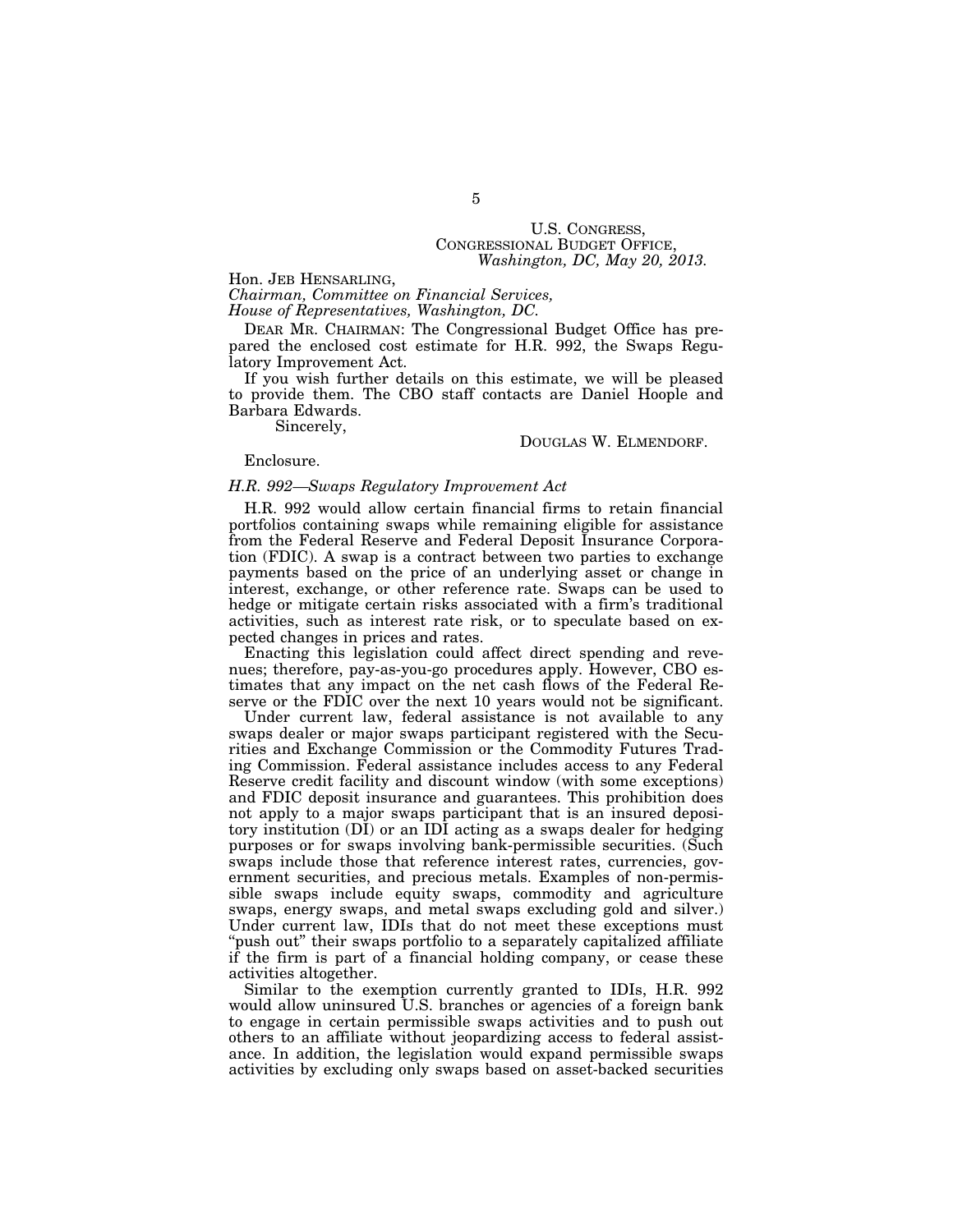that are unregulated or not of a credit quality established by regulation.

Enacting this legislation could affect direct spending and revenues if a change in swaps activity affects the financial stability of an IDI or other entity with access to assistance from the Federal Reserve. Because current law only affects IDIs that are swaps dealers and a small percentage of contracts, CBO estimates that any changes to the net cash flows of either agency would be insignificant for the next 10 years.

H.R. 992 contains no intergovernmental or private-sector mandates as defined in the Unfunded Mandates Reform Act and would not affect the budgets of state, local, or tribal governments.

On April 5, 2013, CBO transmitted a cost estimate for H.R. 992, the Swaps Regulatory Improvement Act, as ordered reported by the House Committee on Agriculture, on March 20, 2013. The two versions of the legislation are identical and the CBO cost estimates are the same.

The CBO staff contacts for this estimate are Daniel Hoople and Barbara Edwards. The estimate was approved by Theresa Gullo, Deputy Assistant Director for Budget Analysis.

#### FEDERAL MANDATES STATEMENT

The Committee adopts as its own the estimate of Federal mandates prepared by the Director of the Congressional Budget Office pursuant to section 423 of the Unfunded Mandates reform Act.

#### ADVISORY COMMITTEE STATEMENT

No advisory committees within the meaning of section 5(b) of the Federal Advisory Committee Act were created by this legislation.

#### APPLICABILITY TO LEGISLATIVE BRANCH

The Committee finds that the legislation does not relate to the terms and conditions of employment or access to public services or accommodations within the meaning of the section 102(b)(3) of the Congressional Accountability Act.

#### EARMARK IDENTIFICATION

H.R. 992 does not contain any congressional earmarks, limited tax benefits, or limited tariff benefits as defined in clause 9 of rule XXI.

#### DUPLICATION OF FEDERAL PROGRAMS

Pursuant to section 3(j) of H. Res. 5, 113th Cong. (2013), the Committee states that no provision of H.R. 992 establishes or reauthorizes a program of the Federal Government known to be duplicative of another Federal program, a program that was included in any report from the Government Accountability Office to Congress pursuant to section 21 of Public Law 111–139, or a program related to a program identified in the most recent Catalog of Federal Domestic Assistance.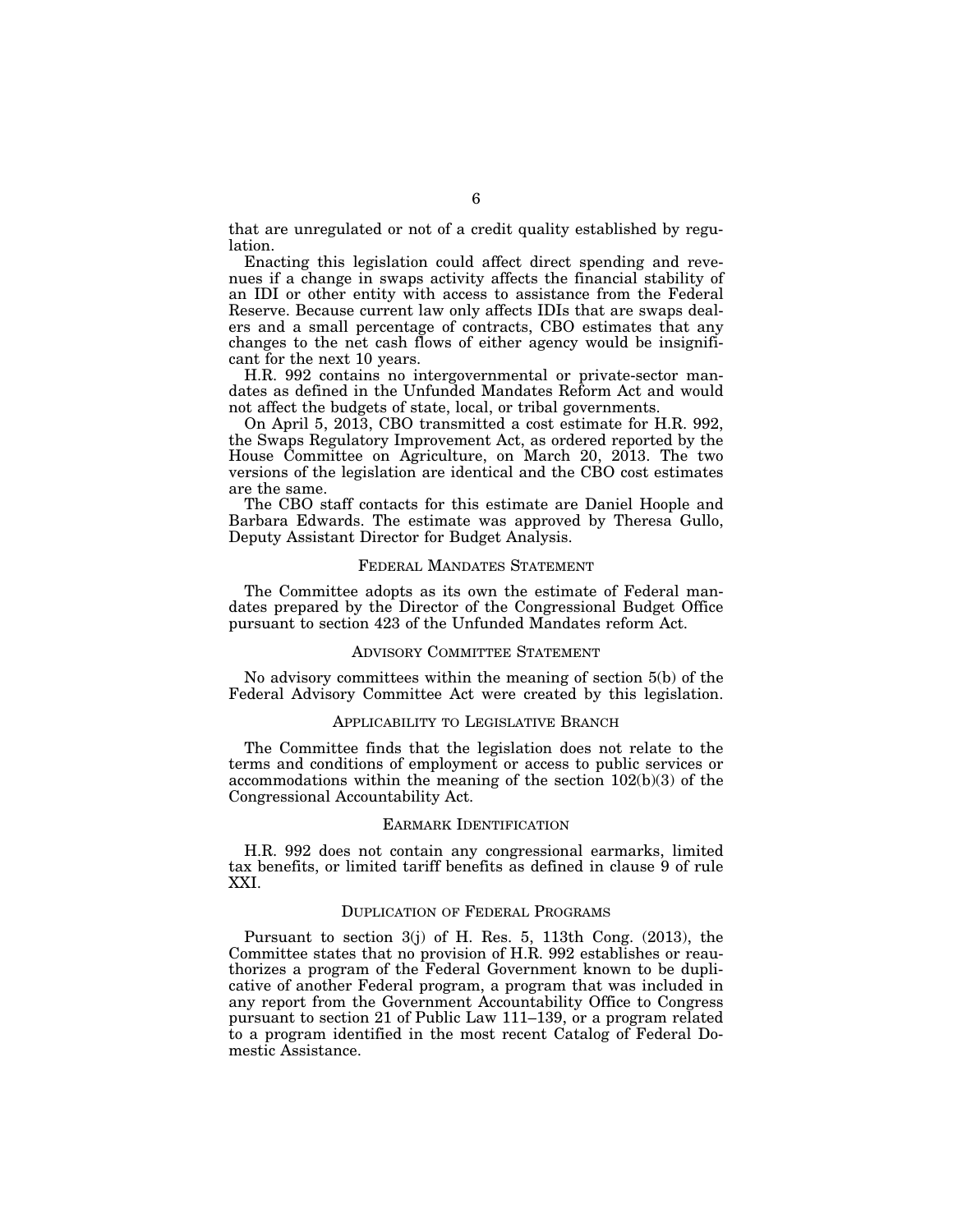#### DISCLOSURE OF DIRECTED RULEMAKING

Pursuant to section 3(k) of H. Res. 5, 113th Cong. (2013), the Committee states that H.R. 992 requires no directed rulemaking.

#### SECTION-BY-SECTION ANALYSIS OF THE LEGISLATION

#### *Section 1. Short title*

The short title of the Act is the ''Swaps Regulatory Improvement Act.''

#### *Section 2. Reform of prohibition on swap activity assistance*

This section defines a 'covered depository institution' as an insured depository institution or a United States uninsured branch or agency of a foreign bank that has a prudential regulator.

This section also replaces the term 'insured depository institution' in Section 716 with the term 'covered depository institution.'

This section provides that covered depository institutions can engage in to engage in all swap and security-based swap activities except structured finance swaps that are neither (1) undertaken for hedging or risk management purposes nor (2) expressly allowed by prudential regulators to take place in a covered depository institution.

#### CHANGES IN EXISTING LAW MADE BY THE BILL, AS REPORTED

In compliance with clause 3(e) of rule XIII of the Rules of the House of Representatives, changes in existing law made by the bill, as reported, are shown as follows (existing law proposed to be omitted is enclosed in black brackets, new matter is printed in italic, existing law in which no change is proposed is shown in roman):

#### **DODD-FRANK WALL STREET REFORM AND CONSUMER PROTECTION ACT**

\* \* \* \* \* \* \*

# **TITLE VII—WALL STREET TRANSPARENCY AND ACCOUNTABILITY**

\* \* \* \* \* \* \*

# **Subtitle A—Regulation of Over-the-Counter Swaps Markets**

## **PART I—REGULATORY AUTHORITY**

## \* \* \* \* \* \* \* **SEC. 716. PROHIBITION AGAINST FEDERAL GOVERNMENT BAILOUTS OF SWAPS ENTITIES.**

 $(a) * * * *$ 

(b) DEFINITIONS.—In this section:

 $(1) * * * *$ 

- (2) SWAPS ENTITY.—
	- $(A) * * * *$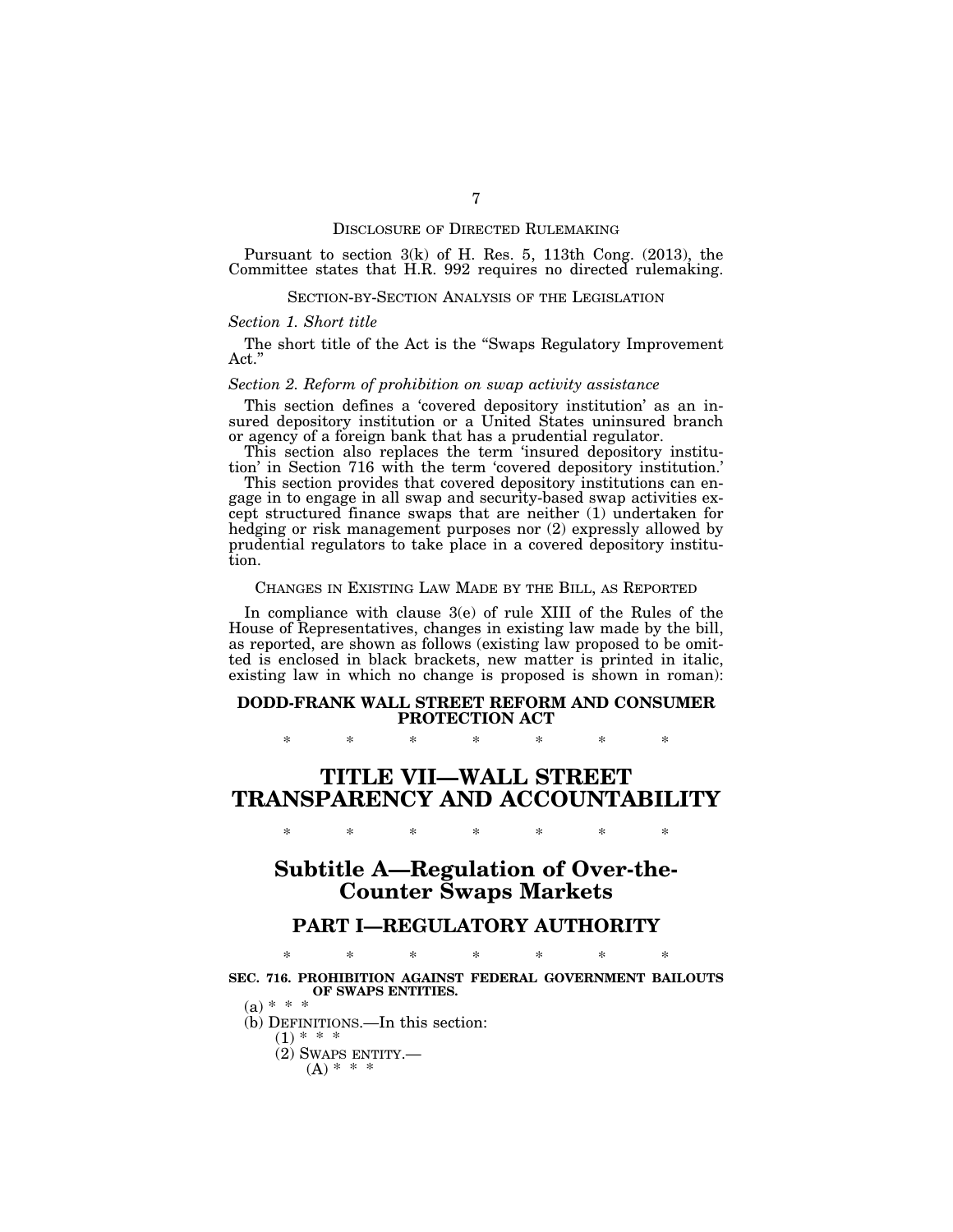(B) EXCLUSION.—The term ''swaps entity'' does not include any major swap participant or major security-based swap participant that is an [insured depository institution¿ *covered depository institution*.

*(3) COVERED DEPOSITORY INSTITUTION.—The term ''covered depository institution'' means—* 

*(A) an insured depository institution, as that term is defined in section 3 of the Federal Deposit Insurance Act (12 U.S.C. 1813); and* 

*(B) a United States uninsured branch or agency of a foreign bank.* 

(c) AFFILIATES OF **[INSURED]** COVERED DEPOSITORY INSTITU-TIONS.—The prohibition on Federal assistance contained in subsection (a) does not apply to and shall not prevent  $[$ an insured $]$   $\alpha$ *covered* depository institution from having or establishing an affil-<br>iate which is a swaps entity, as long as [such insured] *such covered* depository institution is part of a bank holding company, [or savings and loan holding company] savings and loan holding company, or foreign banking organization (as such term is defined *under Regulation K of the Board of Governors of the Federal Reserve System (12 C.F.R. 211.21(o)))*, that is supervised by the Federal Reserve and such swaps entity affiliate complies with sections 23A and 23B of the Federal Reserve Act and such other requirements as the Commodity Futures Trading Commission or the Securities Exchange Commission, as appropriate, and the Board of Governors of the Federal Reserve System, may determine to be necessary and appropriate.

ø(d) ONLY BONA FIDE HEDGING AND TRADITIONAL BANK ACTIVI-TIES PERMITTED.—The prohibition in subsection (a) shall apply to any insured depository institution unless the insured depository institution limits its swap or security-based swap activities to:

 $\mathcal{L}(1)$  Hedging and other similar risk mitigating activities di-

rectly related to the insured depository institution's activities.

 $(2)$  Acting as a swaps entity for swaps or security-based swaps involving rates or reference assets that are permissible for investment by a national bank under the paragraph designated as ''Seventh.'' of section 5136 of the Revised Statutes of the United States (12 U.S.C. 24), other than as described in paragraph (3).

 $(3)$  LIMITATION ON CREDIT DEFAULT SWAPS.—Acting as a swaps entity for credit default swaps, including swaps or security-based swaps referencing the credit risk of asset-backed securities as defined in section 3(a)(77) of the Securities Exchange Act of 1934 (15 U.S.C.  $78c(a)(77)$ ) (as amended by this Act) shall not be considered a bank permissible activity for purposes of subsection  $(d)(2)$  unless such swaps or securitybased swaps are cleared by a derivatives clearing organization (as such term is defined in section la of the Commodity Exchange Act (7 U.S.C. la)) or a clearing agency (as such term is defined in section 3 of the Securities Exchange Act (15 U.S.C. 78c)) that is registered, or exempt from registration, as a derivatives clearing organization under the Commodity Exchange Act or as a clearing agency under the Securities Exchange Act, respectively.]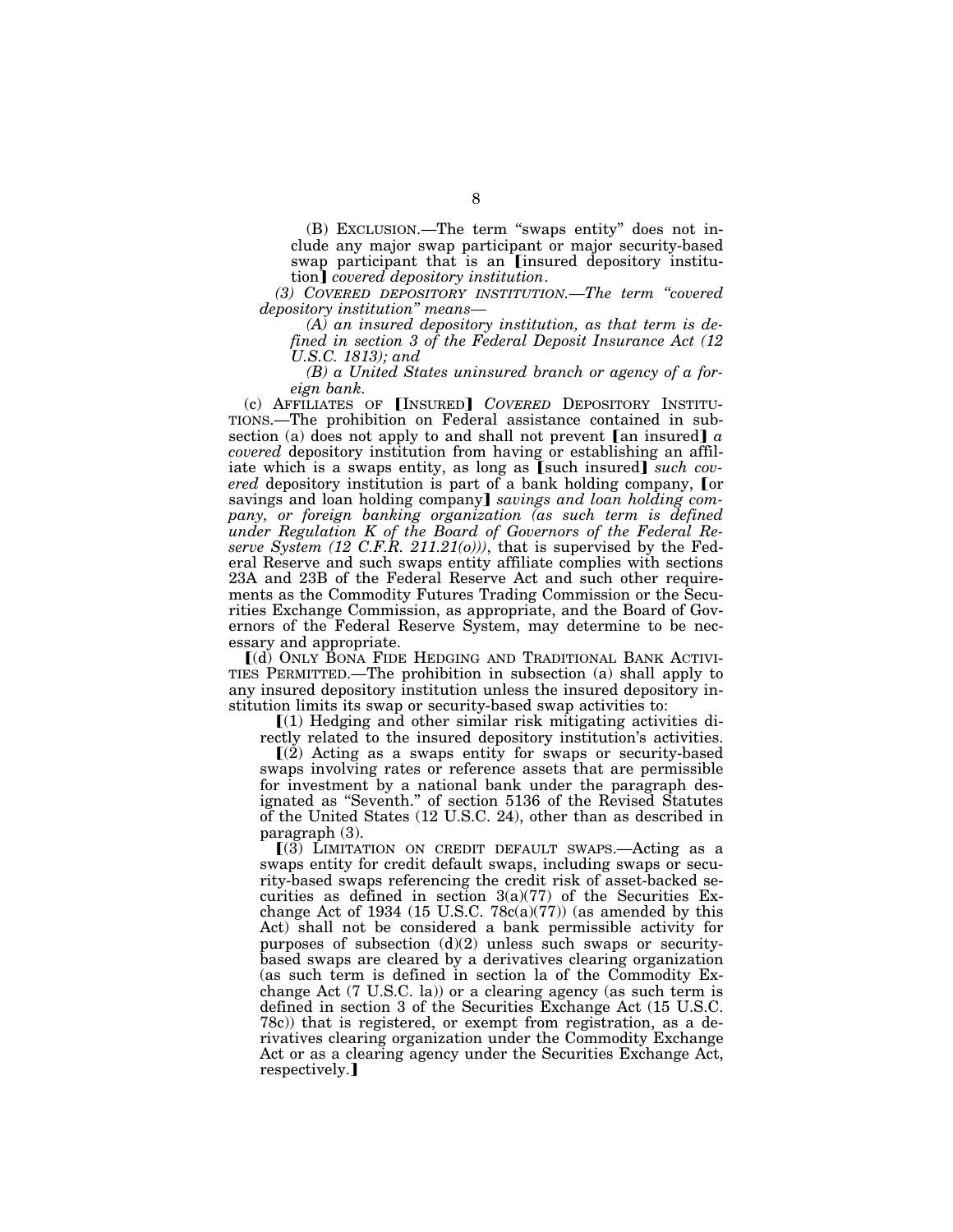*(d) ONLY BONA FIDE HEDGING AND TRADITIONAL BANK ACTIVI-*

 $I(1)$  In GENERAL.—The prohibition in subsection (a) shall not *apply to any covered depository institution that limits its swap and security-based swap activities to the following:* 

*(A) HEDGING AND OTHER SIMILAR RISK MITIGATION AC- TIVITIES.—Hedging and other similar risk mitigating activities directly related to the covered depository institution's activities.* 

*(B) NON-STRUCTURED FINANCE SWAP ACTIVITIES.—Acting as a swaps entity for swaps or security-based swaps other than a structured finance swap.* 

*(C) CERTAIN STRUCTURED FINANCE SWAP ACTIVITIES.— Acting as a swaps entity for swaps or security-based swaps that are structured finance swaps, if—* 

*(i) such structured finance swaps are undertaken for hedging or risk management purposes; or* 

*(ii) each asset-backed security underlying such structured finance swaps is of a credit quality and of a type or category with respect to which the prudential regulators have jointly adopted rules authorizing swap or security-based swap activity by covered depository institutions.* 

*(2) DEFINITIONS.—For purposes of this subsection:* 

*(A) STRUCTURED FINANCE SWAP.—The term ''structured finance swap'' means a swap or security-based swap based on an asset-backed security (or group or index primarily comprised of asset-backed securities).* 

*(B) ASSET-BACKED SECURITY.—The term ''asset-backed security'' has the meaning given such term under section 3(a) of the Securities Exchange Act of 1934 (15 U.S.C. 78c(a)).* 

(e) EXISTING SWAPS AND SECURITY-BASED SWAPS.—The prohibition in subsection (a) shall only apply to swaps or security-based swaps entered into by  $\llbracket$  an insured  $\rrbracket$  *a covered* depository institution after the end of the transition period described in subsection (f).

(f) TRANSITION PERIOD.—To the extent  $[$ an insured depository $] a$ *covered depository* institution qualifies as a ''swaps entity'' and would be subject to the Federal assistance prohibition in subsection (a), the appropriate Federal banking agency, after consulting with and considering the views of the Commodity Futures Trading Commission or the Securities Exchange Commission, as appropriate, shall permit *[the insured depository] the covered depository* institution up to 24 months to divest the swaps entity or cease the activities that require registration as a swaps entity. In establishing the appropriate transition period to effect such divestiture or cessation of activities, which may include making the swaps entity an affiliate of **[the insured depository]** the covered depository institution, the appropriate Federal banking agency shall take into account and make written findings regarding the potential impact of such divestiture or cessation of activities on [the insured depository] the covered depository institution's (1) mortgage lending, (2) small business lending, (3) job creation, and (4) capital formation versus the potential negative impact on insured depositors and the Deposit Insurance Fund of the Federal Deposit Insurance Corporation. The appropriate Federal banking agency may consider such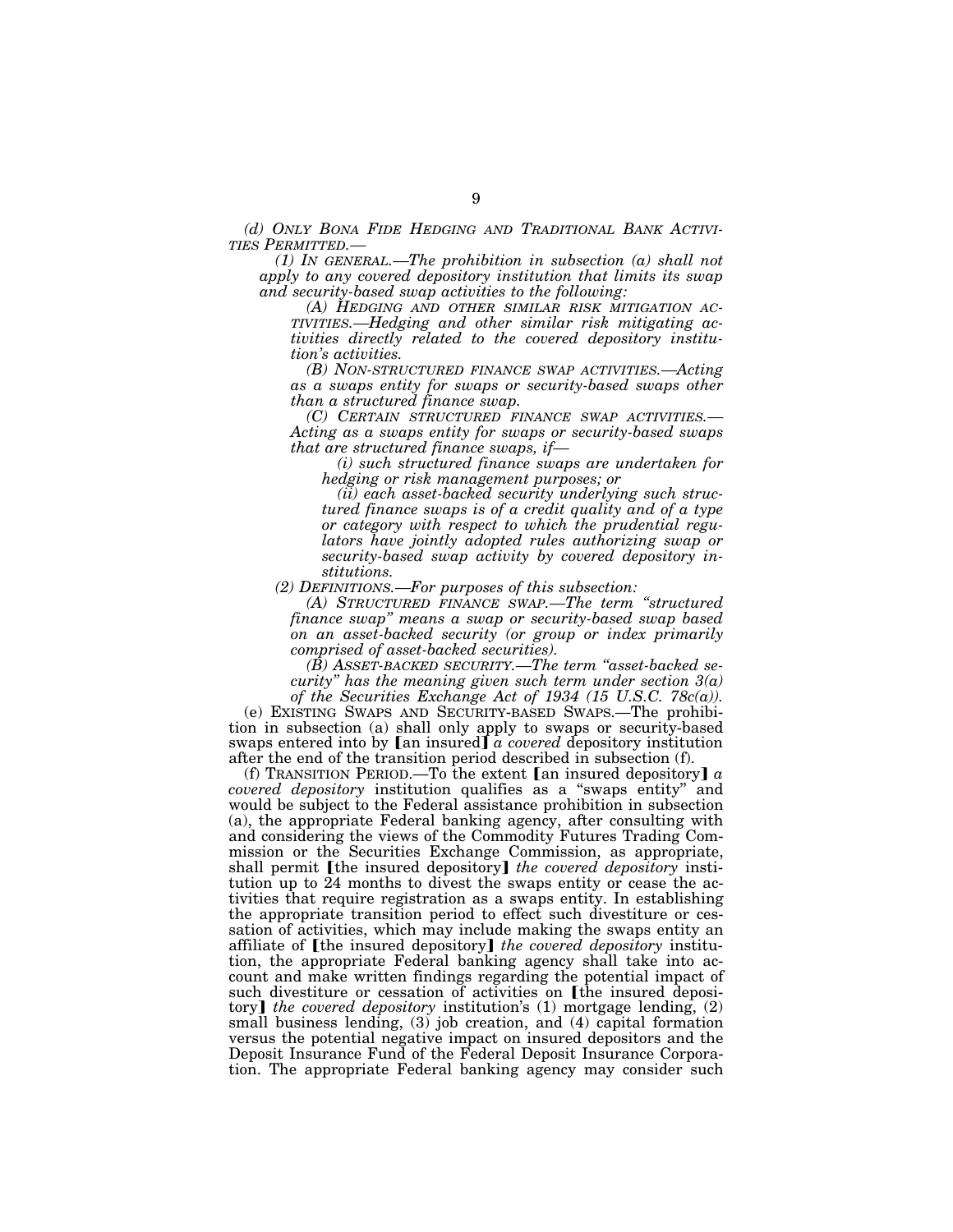other factors as may be appropriate. The appropriate Federal bank-<br>ing agency may place such conditions on [the insured depository] *the covered depository* institution's divestiture or ceasing of activities of the swaps entity as it deems necessary and appropriate. The transition period under this subsection may be extended by the appropriate Federal banking agency, after consultation with the Commodity Futures Trading Commission and the Securities and Exchange Commission, for a period of up to 1 additional year.

\* \* \* \* \* \* \*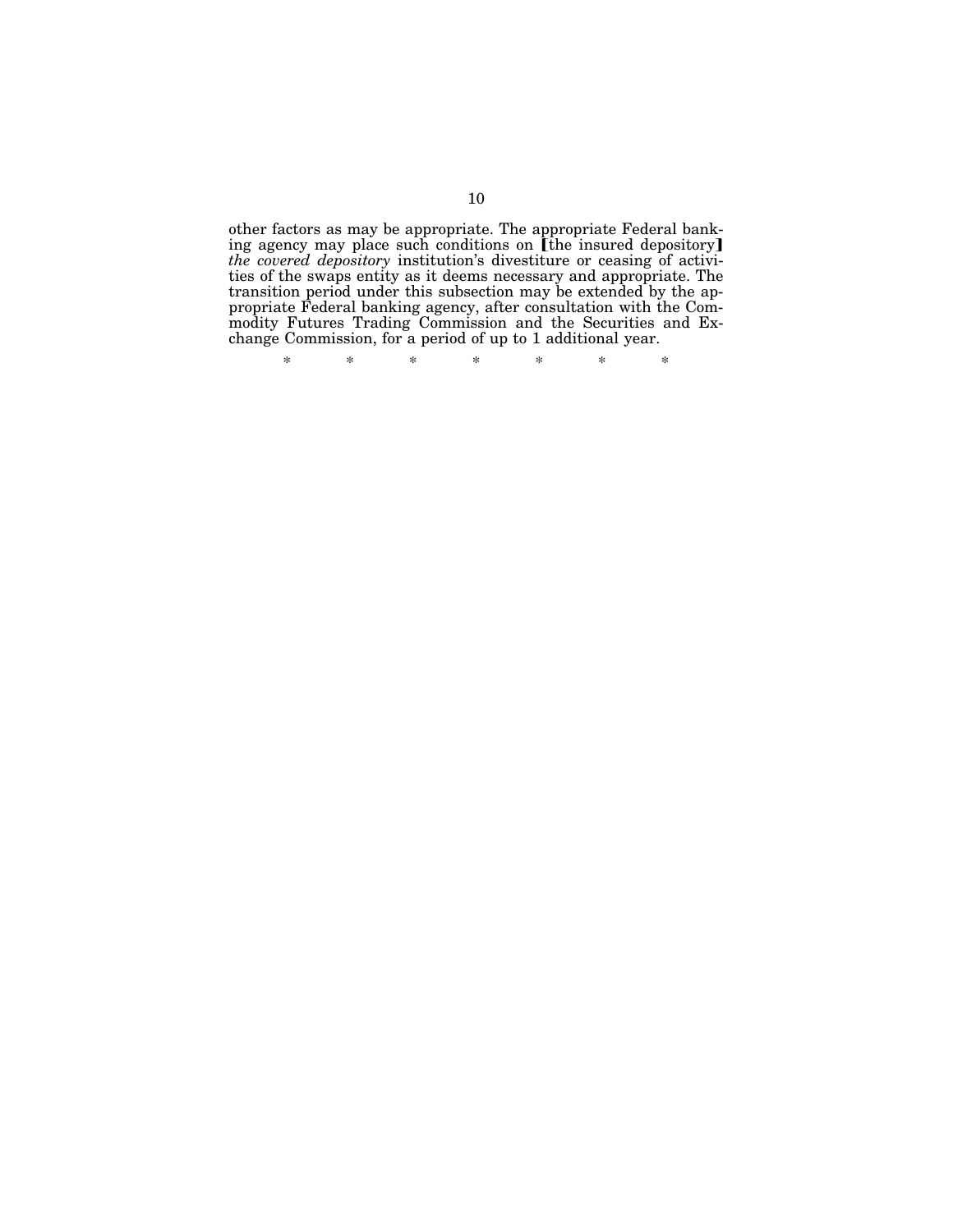## MINORITY VIEWS

Nearly three years after the adoption of the Dodd-Frank Wall Street Reform and Consumer Protection Act of 2010, adoption of the derivatives and banking rules seems to have stalled. The socalled "push-out rule," as section 716 of the Dodd-Frank Act is called, does not itself need implementing rules. Other rules under the Dodd-Frank Act, however, are very important to lowering the risks of bank derivatives and trading activities, particularly the ''Volcker Rule.'' The Volcker Rule is intended to draw a line between hedging and market making, on the one hand, and proprietary trading, on the other, and prohibits banks from engaging in proprietary trading. That rule remains stalled between the agencies, which has important implications for the activities that remain within a bank.

A workable final version of the Volcker Rule will ensure that the regulators have the tools necessary to adequately oversee and examine the trading activities of banks and their affiliates. As we have seen from the delays in the finalization of the Volcker Rule, it is difficult to distinguish between hedging or market-making as opposed to proprietary trading. We are not comfortable expanding the kinds of swap activities that are permitted within depository institutions, including swaps related to commodities, equities, and certain structured finance swaps used for what we know to be the currently ill-defined exception of "hedging," when we still don't know the scope of the market-making and hedging exemptions that will be provided under the Volcker Rule.

We saw the importance of this very clearly in JPMorgan Chase's ''London Whale,'' in which the bank lost more than \$6 billion in short order when its Chief Investment Office put on a large position in risky derivatives that was purportedly for the purpose of "hedging," but that focused foremost on profit and would best be described as proprietary.

Allowing commodity, equity, and certain other types of swaps to remain in banks, without knowing that those activities will be subject to adequate monitoring and oversight, is not something that we believe is appropriate at the present time. For that reason, until we see a final version of the Volcker Rule that allows the regulators to adequately monitor the trading of the banks and their affiliates, we will not support this bill.

We are sensitive to the concern that under Section 716, foreign banks are not afforded the same hedging and market-making exemptions that U.S. institutions receive, but this is something we believe that the Federal Reserve has the authority to address. It is important to ensure that we have a complete set of workable rules before we reverse some of the pieces that were done as part of the Dodd-Frank Act. While some supporters claim that H.R. 992 protects taxpayers by maintaining the push-out for the riskiest